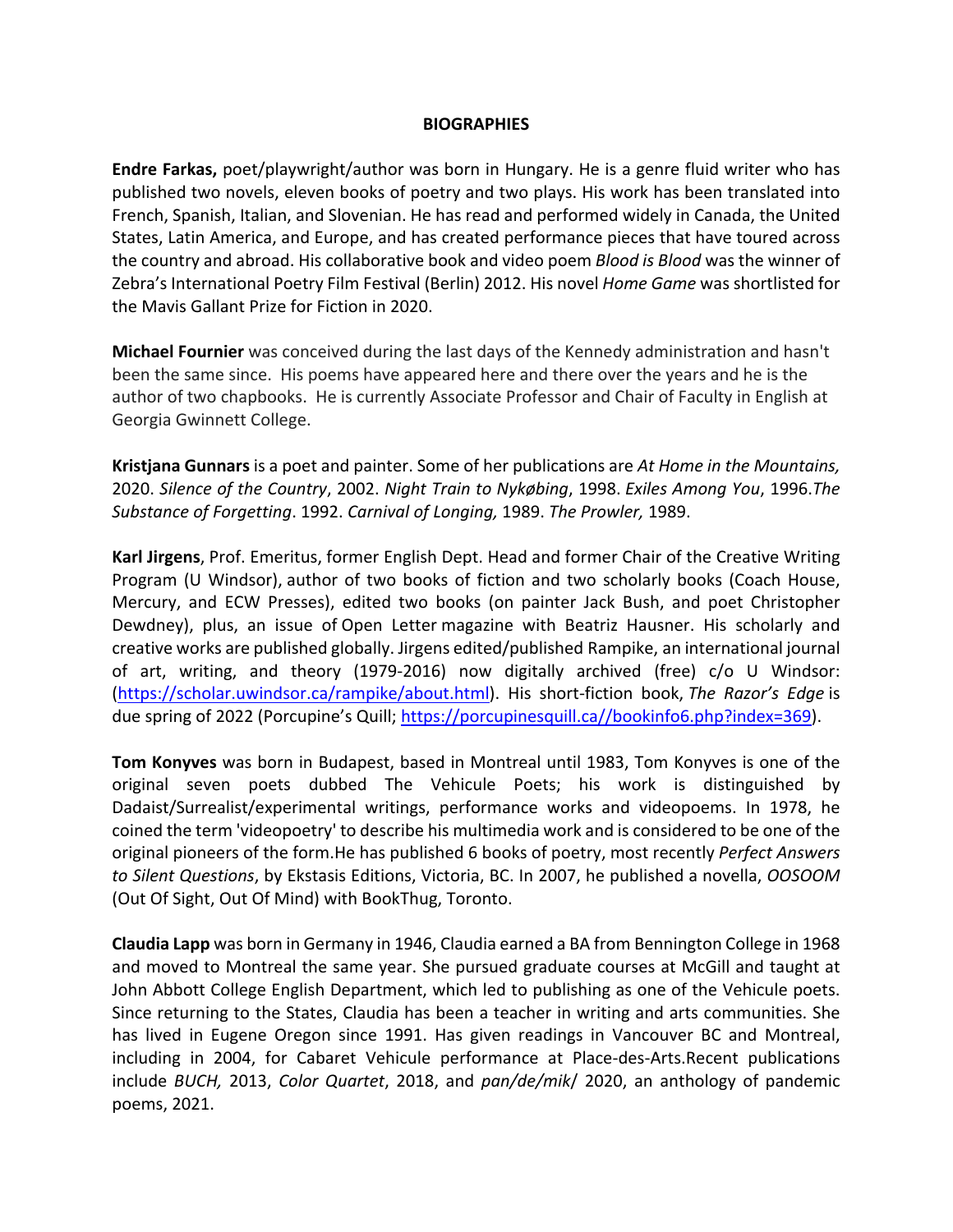**Marc Nerenberg** has been the principal contributing cover artist for Mouse Eggs since the earliest days of the magazine. Originally his covers were simple line drawings, drawn with ballpoint pen directly on the mimeograph stencils from which they were printed. Later he graduated to using the more sophisticated Gestetner technology that allowed him to use more elaborate scanned pen and ink drawings printed with mechanized silkscreen. Now, in the digital age, he can make and digitally distribute even more elaborate pen and ink/coloured pencil drawings that only take about 10 times as long as to produce as the original simple mimeographed covers, for which he pines, nostalgically. Taking advantage of the new Mouse Eggs digital format, he has now also been contributing videos to our on-line edition that marry his banjo playing with his words.

**Ken Norris** was born in New York City in 1951. He came to Canada in the early 1970s, to escape Nixon-era America and to pursue his graduate education. He completed an M.A. at Concordia University and a Ph.D. in Canadian Literature at McGill University. He became a Canadian citizen in 1985. For thirty-three years he taught Canadian Literature and Creative Writing at the University of Maine. He currently resides in Toronto

**William O'Daly** has translated eight books of the late-career and posthumous poetry of Chilean Nobel laureate Pablo Neruda and most recently Neruda's first volume, Book of Twilight, a finalist for the 2018 Northern California Book Award in Translation. O'Daly's chapbooks of poems include The Whale in the Web, The Road to Isla Negra, Water Ways (a collaboration with JS Graustein), and Yarrow and Smoke. A National Endowment for the Arts Fellow, he was a finalist for the 2006 Quill Award in Poetry and in September 2021 received the American Literary Award from the bilingual Korean–American journal Miju Poetry and Poetics. He has received national and regional honors for literary editing and instructional design and served on the national board of Poets Against War. Currently, he is Lead Writer for the California Water Plan, the state's strategic plan for sustainably and equitably managing water resources.

**Carolyn Marie Souaid** is the author of eight poetry books and an award-winning novel. She has performed at festivals and literary events in Canada and abroad, and her work has been featured on CBC Radio and in a variety of national and international publications. Her controversial videopoem, Blood is Blood (with Endre Farkas), won a top prize at the 2012 Zebra International Poetry Film Festival in Berlin. Other books have been shortlisted for the Pat Lowther Memorial Award and the QWF's A.M. Klein Prize for Poetry. Carolyn has been guest faculty in creative writing at Bishop's University.

**Gillian Sze** is the author of multiple poetry books, including *Peeling Rambutan*, *Redrafting Winter*  and *Panicle*, which were finalists for the QWF's A.M. Klein Prize for Poetry. Since becoming a mother, Gillian has started writing picture books, including *The Night Is Deep and Wide* (ill. Sue Todd) and *My Love for You Is* Always (ill. Michelle Lee). Her forthcoming collection of poems and essays, *Quiet Night Think*, explores the early shaping of a writer, the creative process, and motherhood, and will be published next spring with ECW Press. Originally from Winnipeg, Gillian now lives with her family in Montreal, where she teaches creative writing and literature. www.gilliansze.com